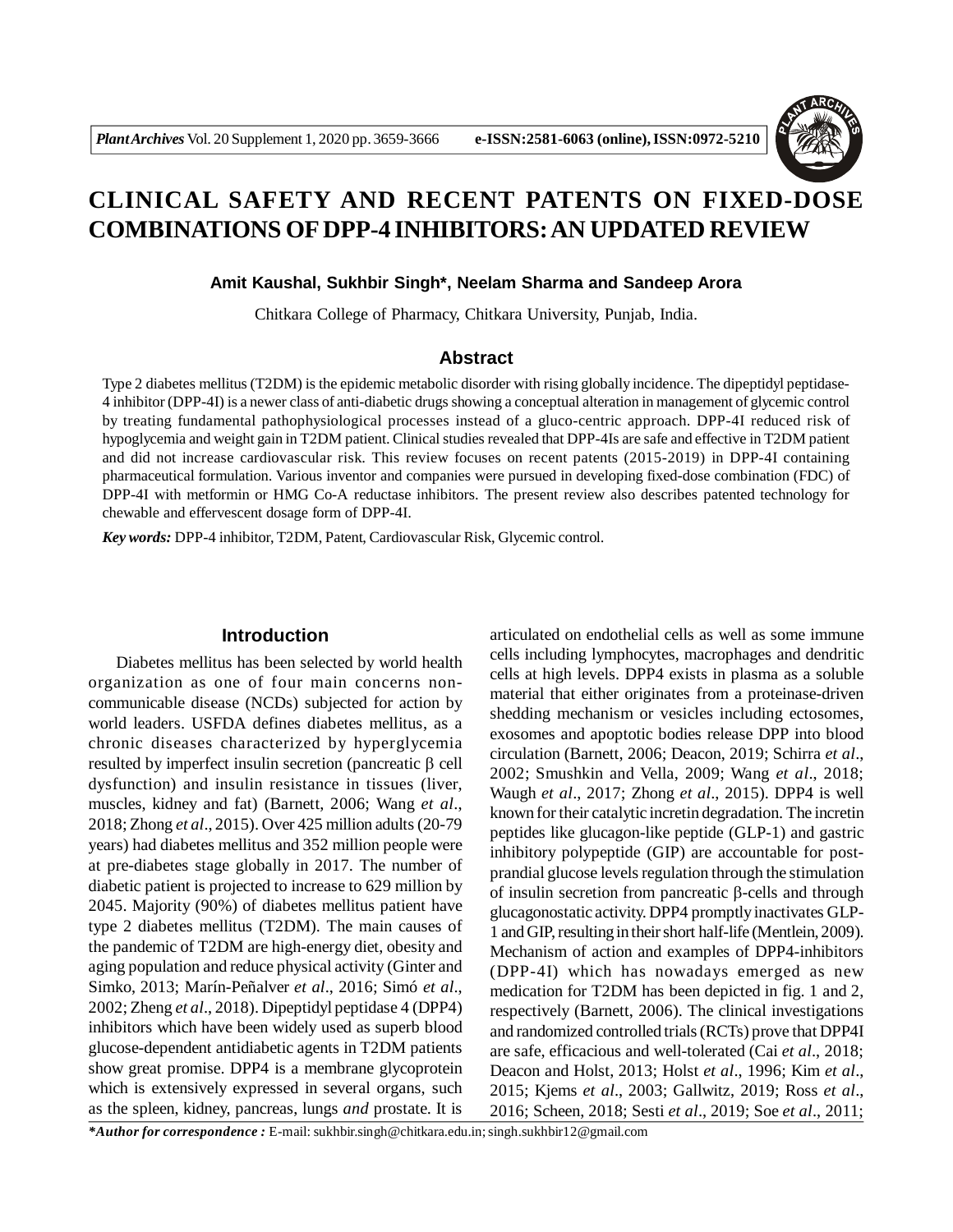| <b>Observation</b><br>time(week) | <b>Intervention</b>                           | Primary endpoint                 | <b>Outcome</b>                                                             | Reference    |
|----------------------------------|-----------------------------------------------|----------------------------------|----------------------------------------------------------------------------|--------------|
| 104                              | Alogliptin 12.5 mg;                           | Least square mean                | Alogliptin efficacy was sustained                                          | Del Prato    |
|                                  | Alogliptin 25 mg;                             | change from baseline             | over 2 years in patients with                                              | et al., 2014 |
|                                  | Glipizide > 5mg                               | in HbA1c level                   | inadequate glycaemic control                                               |              |
|                                  |                                               |                                  | on metformin alone                                                         |              |
| 104                              | linagliptin 5 mg;                             | Least square mean                | Linagliptin was found non inferior                                         | Gallwitz     |
|                                  | Glimepiride $>4$ mg                           | change from baseline             | to glimepride, with fewer                                                  | et al., 2012 |
|                                  |                                               | in HbA1c level                   | cardiovascular events                                                      |              |
| 104                              | Saxagliptin 5 mg;                             | Long-term safety,                | Saxagliptin was well tolerated,                                            | Göke         |
|                                  | Glipizide $>20$ mg                            | tolerability and                 | similar safety profile to glipizide,                                       | et al., 2013 |
|                                  |                                               | efficacy of saxagliptin          | lower risk of hypo-glycaemia                                               |              |
|                                  |                                               | vs. glipizide                    | and no weight gain                                                         |              |
| 104                              | Sitagliptin 100 mg                            | Change in HbA1C                  | Sitagliptin improved glycemic                                              | <b>Seck</b>  |
|                                  | q.d Glipizide $>$ 20 mg                       | from baseline                    | control similar to glipizide but                                           | et al., 2010 |
|                                  |                                               |                                  | with lesser risk of hypoglycaemia                                          |              |
|                                  |                                               |                                  | and weight gain                                                            |              |
| 52                               | Vildagliptin 50 mg b.d;                       | Change in HbA1C                  | Vildagliptin provided similar glycemic                                     | Filozof      |
|                                  | Gliclazide>320 mg                             | from baseline                    | control comparable to glicazide                                            | et al., 2010 |
| 16                               | Teneligliptin 20                              | Reduction in HbA1C               | FDC of tenligliptin/metformin was                                          | Kim          |
|                                  | mg placebo                                    | level after 16 week              | well tolerated and effective in T2DM                                       | et al., 2015 |
| 24                               | FDC of linagliptin o.d                        | Change in HbA1c                  | Combination of linagliptin and                                             | Ross         |
|                                  | (5 mg), metformin b.d                         | from baseline after              | metformin provided better glycemic                                         | et al., 2016 |
|                                  | $( > 2000 \text{ mg})$                        | 24 weeks                         | control compare to linagliptin                                             |              |
|                                  |                                               |                                  | monotherapy                                                                |              |
| 24                               | Gemigliptin 50 mg o.d                         | Change in HbA1c                  | Gemigliptin add on to metformin                                            | Ahn          |
|                                  | placebo                                       | from baseline to                 | and sulfonylurea significantly                                             | et al., 2017 |
| $\overline{24}$                  |                                               | 24 weeks                         | improved glycemic control                                                  | Ba           |
|                                  | Sitagliptin 100 mg o.d;<br>Placebo; Add on to | Change from<br>baseline in HbA1c | Sitagliptin add on to metformin and<br>sulfonylurea significantly improved | et al., 2017 |
|                                  | metformin and                                 | after 24 weeks                   | glycemic control                                                           |              |
|                                  | sulfonylurea                                  |                                  |                                                                            |              |
| 24                               | Linagliptin 5 mg o.d;                         | Change in HbA1c                  | Addition of linagliptin significantly                                      | Bajaj        |
|                                  | Placebo; Add on to                            | from baseline to                 | improved glycemic control                                                  | et al., 2014 |
|                                  | metformin and                                 | 24 weeks                         |                                                                            |              |
|                                  | pioglitazone therapy                          |                                  |                                                                            |              |
| 52                               | Saxagliptin o.d (5 mg);                       | Change in baseline               | Sustained improvement in glycemic                                          | Matthaei     |
|                                  | Placebo; Add on to                            | to 52 week in Hb1Ac              | control without weight gain                                                | et al., 2016 |
|                                  | metformin and                                 |                                  |                                                                            |              |
|                                  | dapagliflozin                                 |                                  |                                                                            |              |
| $78\,$                           | Alogliptin $<$ 25 mg                          | Composite of first incidence     | Cardiovascular risks were not                                              | White        |
|                                  | o.d; Placebo; with                            | of cardiovascular death, non     | increased with alogliptin                                                  | et al., 2018 |
|                                  | standard care                                 | fatal myocardial infarction      | compare to placebo                                                         |              |
|                                  |                                               | and non fatal stroke             |                                                                            |              |
| 156                              | Sitagliptin 100 mg;                           | CV death, MI, stroke,            | There was no increase in                                                   | Green        |
|                                  | Placebo                                       | or hospitalization for           | cardiovascular risk with                                                   | et al., 2015 |
|                                  |                                               | unstable angina                  | saxagliptin vs. placebo                                                    |              |
| 114                              | Linagliptin 5 mg;                             | MACE-3 (major                    | No significant difference in                                               | Rosenstock   |
|                                  | Placebo                                       | adverse cardiovascular           | occurrence of cardiovascular risk                                          | et al., 2019 |
|                                  |                                               | endpoint)                        | with linagliptin compare to placebo                                        |              |

**Table 1:** Safety and efficacy of DPP-4I: summary of clinical studies.

*Table* 2 *Continue...*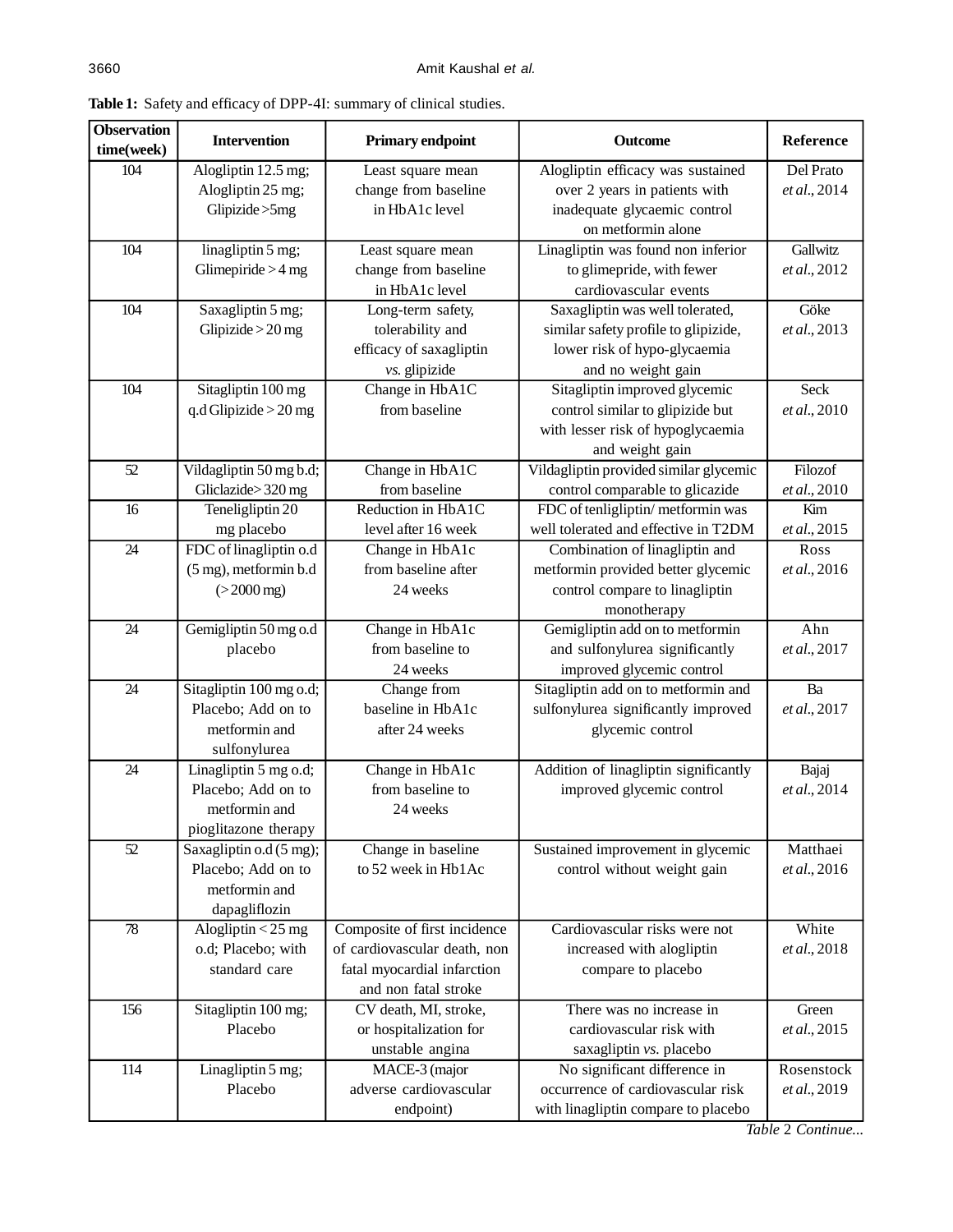| Table 2 Continue |  |
|------------------|--|
|------------------|--|

| 110            | Saxagliptin 5 mg;       | Cardiovascular death.  | Saxagliptin not altered the speed         | <b>Scirica</b> |
|----------------|-------------------------|------------------------|-------------------------------------------|----------------|
|                | Placebo                 | ischemic stroke or     | of ischemic accidents but increase the    | et al., 2013   |
|                |                         | myocardial infarction  | rate of hospitalization for heart failure |                |
| 432            | Linagliptin 5 mg o.d;   | First 3-point Major    | Linagliptin was found non-inferior        | Rosenstock     |
|                | Glimipride $<$ 4 mg o.d | Adverse Cardiovascular | to glimipride for cardiovascular safety   | et al., 2019   |
|                |                         | Events (3P-MACE)       |                                           |                |
| 16             | FDC (saxagliptin 5 mg   | Change of Hb1Ac        | FDC was found non-inferior                | Elkind-Hirsch  |
|                | $+$ Metformin 2000 mg); | from baseline          | to separate tablets                       | et al., 2017   |
|                | Saxagliptin 5 mg;       | to 16 week             |                                           |                |
|                | Metformin 2000 mg       |                        |                                           |                |
| $\mathfrak{D}$ | <b>Zemimet SR</b>       | Pharmacodynamic        | FDC tablet was found as suitable          | Sang-In        |
|                | (Gemigliptin/Metformin  | and pharmacokinetic    | option for T2DM patient                   | Park et al.    |
|                | SR 25/500 mg)           | parameter              |                                           |                |

Vardarli *et al*., 2014). Table 1, presents an outline of phase III clinical studies on the safety and efficacy of DPP4I.

The TROICA study assessed efficacy of DPP-4I as add on therapy to sulfonylurea and metformin in T2DM patient not reaching Hb1Ac <7% with combination treatment of metformin and sulfonylurea. This study compared once daily 50 mg dose of gemigliptin with placebo in T2DM patients poorly managed with metformin hydrochloride and glimepiride. After 24 weeks, gemigliptin addition to metformin and glimepiride therapy reduced *hemoglobin A1c* (HbA1C) significantly more compared with placebo (-0.88% *versus* -0.01%; 95% confidence interval [CI] -1.09% to -0.64%, *p*<0.001 (Ahn *et al*., 2017). Jianming Ba *et al.,* also reported improvement in glycemic control by adding sitagliptin to metformin and sulfonylurea in adequately controlled T2DM patient (Ba *et al*., 2017). Similar efficacies of DPP-4I as add on to pioglitazone and metformin therapy in T2DM patient adequately managed by metformin and pioglitazone (Bajaj *et al*., 2014).

DPP-4 enzymes  $DPP-4$ Inactivates **inhibitoi** Incretins *i.e.* Glucagon-like peptide-1 (GLP-1) and Gastric inhibitory polypeptide (GIP) Stimulate Inhibit glucagon insulin release release Lowering of blood glucose

**Fig. 1:** Mechanism of action of DPP-4I. **Fig. 2:** Examples of DPP-4I.

Matthaei and his colleagues reported greater reduction in Hb1Ac with saxagliptin in comparison to placebo in T2DM patient having insufficient glycemic control with FDC of dapagliflozin (SGLT-2 inhibitor) and metformin. Study outcome illustrated that addition of DPP-4I to dapagliflozin and metformin has lesser risk of hypoglycaemia and loss of body weight in comparison to single/double therapy with dapagliflozin (Matthaei *et al*., 2016).

In 2008, the American Food and Drug Agency (FDA) agreed that marketing approval for all new anti-diabetic products will be mandatory on showing that they are not linked to increased cardiovascular (CV) risk. This resulted in massive randomized CV safety outcome studies being carried out by producers of new drugs intended for sale in the US (Deacon, 2018). Four DPP-4I CV safety studies have been completed and published up to this point: The EXAMINE study (alogliptin *vs.* standard of care) (White *et al*., 2011), the TECOS study (sitagliptin *vs.* placebo) (Green *et al*., 2013; Green *et al*., 2015), CARMELINA study (linagliptin *vs.* placebo (Rosenstock *et al*., 2019), SAVOR-TIMI 53 study (saxagliptin *vs.* placebo) (Mosenzon *et al*., 2013; Scirica *et al*., 2013)

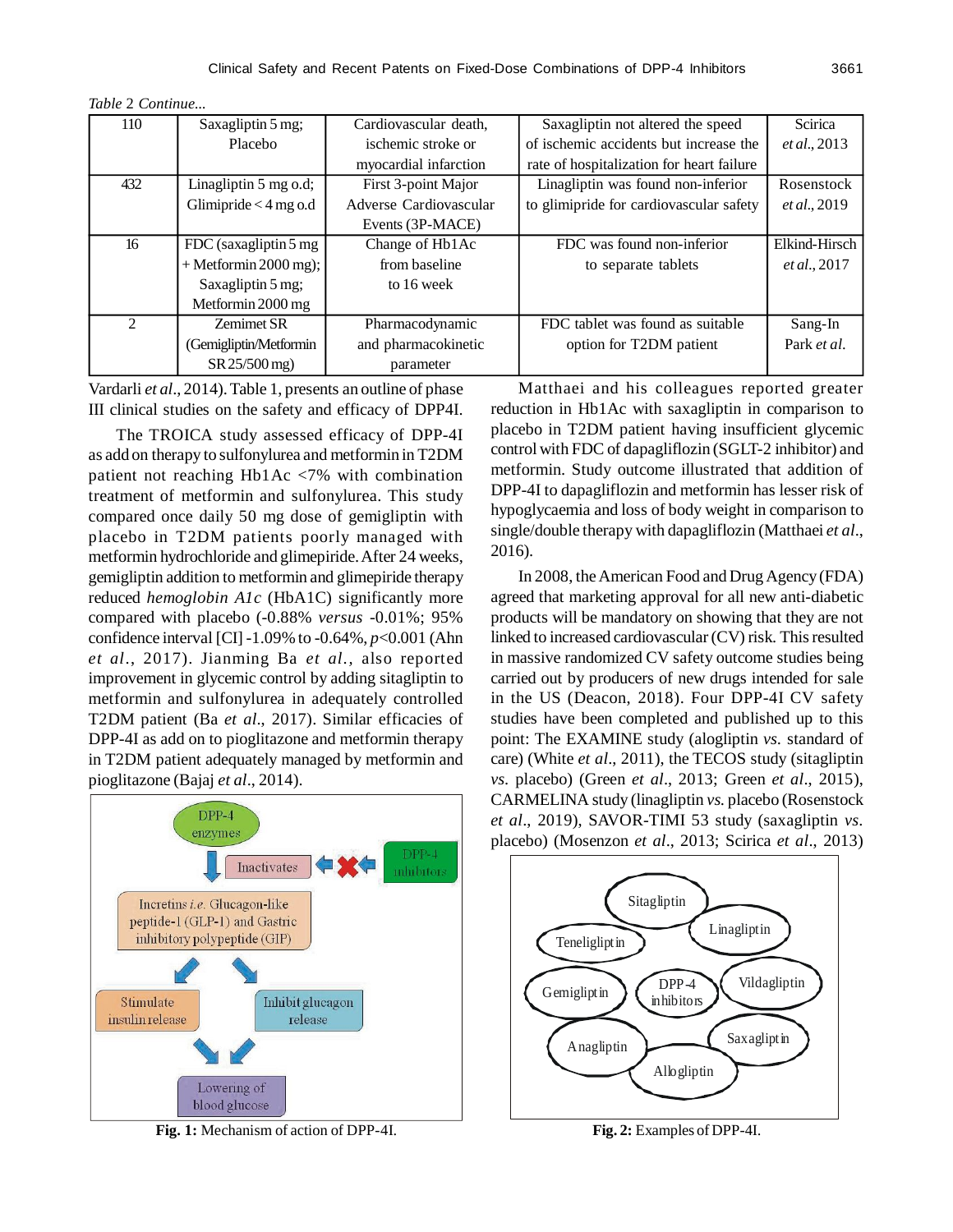| <b>Brand</b>  | Composition                                             | <b>Regulatory body</b> | Date of approval   |  |
|---------------|---------------------------------------------------------|------------------------|--------------------|--|
| Janumet       | Metformin hydrochloride; Sitagliptin phosphate          | <b>USFDA</b>           | March 30, 2007     |  |
| Janumet xr    | Sitagliptin/Metformin hydrochloride extended release    | <b>USFDA</b>           | February 2, 2012   |  |
| Januvia       | Sitagliptin phosphate                                   | <b>USFDA</b>           | October 16, 2006   |  |
| Juvisync      | Simvastatin; Sitagliptin phosphate                      | <b>USFDA</b>           | October 7, 2011    |  |
| Steglujan     | Ertugliflozin; sitagliptin phosphate                    | <b>USFDA</b>           | December 19, 2017  |  |
| Kombiglyze xr | Saxagliptin/metformin hydrochloride extended-release    | <b>USFDA</b>           | November 5, 2010   |  |
| Onglyza       | Saxagliptin hydrochloride                               | <b>USFDA</b>           | July 31, 2019      |  |
| Qtern         | Dapagliflozin; Saxagliptin hydrochloride                | <b>USFDA</b>           | February 27, 2017  |  |
|               | Dapagliflozin, saxagliptin, and metformin hydrochloride | <b>USFDA</b>           |                    |  |
| Qternmet xr   | extended release tablets                                |                        | May 2, 2019        |  |
| Kazano        | Alogliptin and metformin hydrochloride                  | <b>USFDA</b>           | January 25, 2013   |  |
| Nesina        | Alogliptin benzoate                                     | <b>USFDA</b>           | January 25, 2013   |  |
| Oseni         | Alogliptin and pioglitazone                             | <b>USFDA</b>           | January 25, 2013   |  |
| Glyxambi      | Empagliflozin and linagliptin                           | <b>USFDA</b>           | January 30, 2015   |  |
| Jentadueto    | Linagliptin; metformin                                  | <b>USFDA</b>           | January 30, 2012   |  |
| Jentadueto xr | Linagliptin; metformin hydrochloride extended release   | <b>USFDA</b>           | May 27, 2016       |  |
| Tradjenta     | Linagliptin                                             | <b>USFDA</b>           | February 5, 2011   |  |
| Incresync     | Alogliptin and pioglitazone                             | <b>EMA</b>             | September 19, 2013 |  |
| Vipdomet      | Alogliptin and metformin                                | <b>EMA</b>             | September 19, 2013 |  |
| Vipidea       | Alogliptin                                              | <b>EMA</b>             | September 18, 2013 |  |
| Kombiglyze    | Saxagliptin and metformin hydrochloride                 | <b>EMA</b>             | November 14, 2011  |  |

**Table 2:** DPP-4I formulation approved by USFDA and EMA till Aug 2019 (https://www.accessdata.fda.gov/scripts/cder/daf/ ;https://www.ema.europa.eu/en/medicines).

and CAROLINA study (linagliptin *vs.* glimipride) (Marx *et al*., 2015). All these studies demonstrated safety at CV for the various DPP-4I. The studies found a quite homogenous outcome if compared with the effect on the primary endpoint. As for the secondary end point hospitalization because of heart failure, the results of the study are heterogeneous. Now a day's FDCs of DPP-4I and metformin extended release tablets are available in market. Fewer randomized double blind clinical trials have revealed safety and efficacy of these said FDCs. Such studies have shown that the DPP-4I FDC tablet and the controlled release of metformin can be a convenient therapeutic choice in T2DM patients needing a combination approach (Elkind-Hirsch*et al*., 2017; Takahashi *et al*., 2019).

#### **Recent Patents on DPP-4I formulations**

In the last ten years, DPP-4I have been investigated for their use in treatment of T2DM and it has been observed that DPP-4I adequately control glycemic index with reduce with fewer adverse effects. Table 2, shows different DPP-4I containing formulation approved by regulatory bodies. Various FDC of metformin hydrochloride and DPP-4I were approved by USFDA and EMA. Combination of DPP-4I with pioglitazone was approved by both USFDA and EMA. The USFDA approved JUVISYNC (sitagliptin and simvastatin), indicated when both DPP-4I and HMG Co-A reductase inhibitor is appropriate. Three FDCs of DPP-4I and SGLT-2 inhibitor were approved by USFDA: STEGLUJAN, QTERN and GLYXAMBI. QTERNMET XR, triple combination SGLT-2 inhibitor, DPP-4I and metformin was approved by USFDA as an adjunct to diet and exercise to control Hb1Ac in T2DM patient already taking metformin.

Various patents have been granted over DPP-4I formulations. Table 3, demonstrates an overview of these patents. The patent WO2019132833A1 is related to pharmaceutical product containing linagliptin and modified release metformin. Further this patent describes method for the preparation of formulation. The pharmaceutical tablet formulation comprises of two layers: core containing metformin and sustained release agent; first layer containing coating agent and second layer containing coating agent and linagliptin.

US patent US20190099367A1 is related to a pharmaceutical chewable dosage form of metformin hydrochloride and sitagliptin to a mammalian patient. The patent discloses that matrix comprises sitagliptin, metformin hydrochloride, a fully or partially pregelatinized starch, a polyethylene glycol, a lubricant, an emulsifier, a flavouring agent and a sweetener.

The patent US20180235911A1 is related to pharmaceutical tablet comprising FDC of alogliptin with metformin hydrochloride and method for formulation. It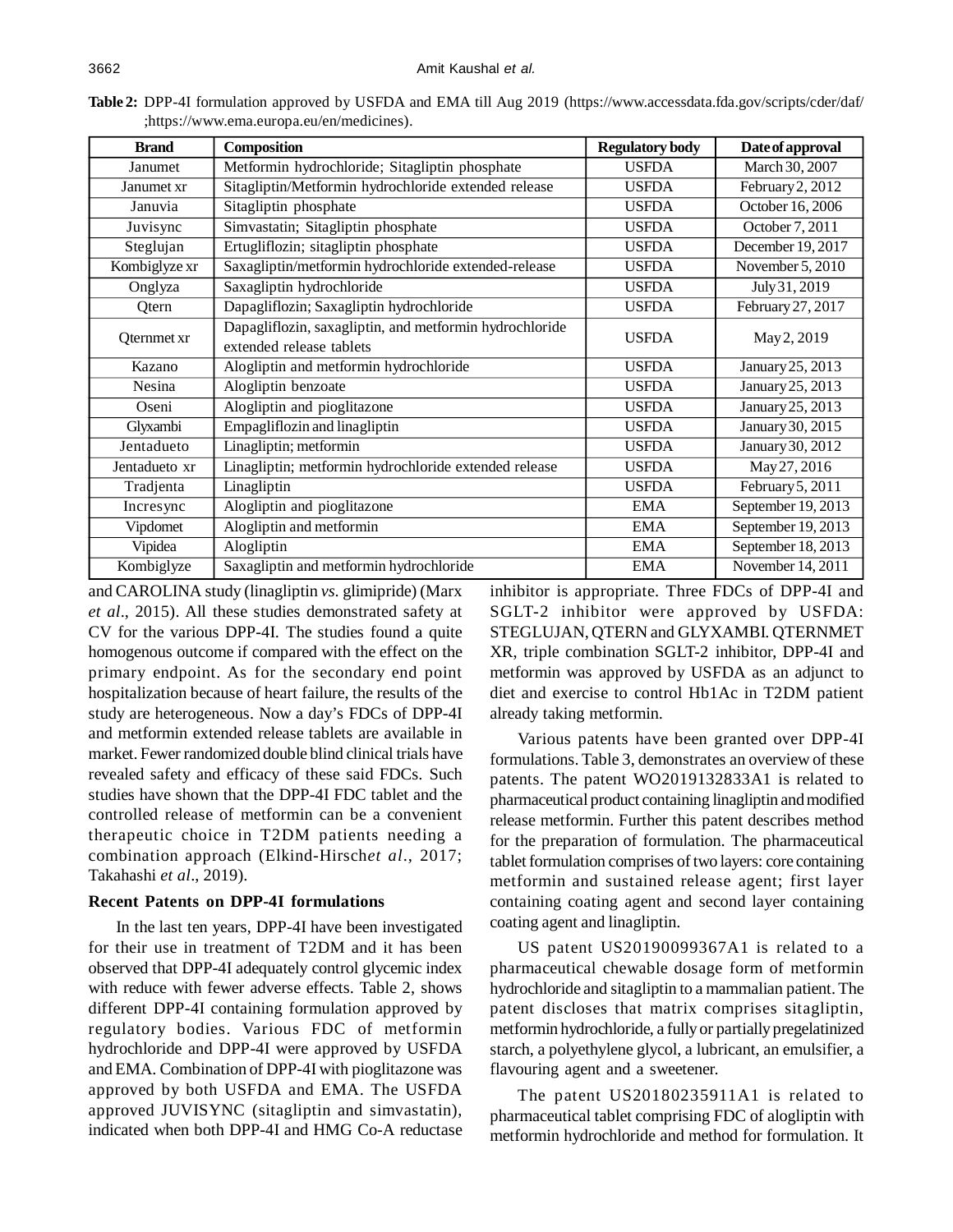| Patent/application<br>number (publication year) | <b>Patent description</b>                                             | <b>Reference</b> |
|-------------------------------------------------|-----------------------------------------------------------------------|------------------|
| WO2019132833A1                                  | This work describes composition and preparation                       | Türkyilmaz       |
| (July 4, 2019)                                  | of FDC oral tablet of metformin and linagliptin                       | et al., 2019     |
| United States Patent Application                | This work relates to chewable tablet containing                       | Omwancha and     |
| No. 20190099368 (April 4, 2019)                 | sitagliptin and metformin                                             | Burlage, 2019    |
| WO2017033115A1                                  | The work illustrates process for formulation of FDC                   | Khapra           |
| (March 2, 2017)                                 | of alogliptin and metformin hydrochloride                             | et al., 2017     |
| Publication No. WO 2018/185669                  | This work was directed towards effervescent composition of            | Bobba            |
| Al (October 11, 2018)                           | saxagliptin alone or in combination with metformin hydrochloride      | et al., 2018     |
| Publication No. WO2018/033808                   | This work presents composition of coated tablet comprising            | Fiore,           |
| Al (February 22, 2018)                          | the combination of teneligliptin and metformin                        | 2018             |
| WO2017029609A1                                  | This research discloses composition containing                        | Abraham          |
| (February 23, 2017)                             | combination of alogliptin and metformin                               | et al., 2018     |
| WO2017093419A1                                  | This investigation elaborates composition of layered tablet           | Boeck            |
| (June 8, 2017)                                  | comprising linagliptin and extended release metformin layer.          | et al., 2017     |
| WO 2016/059378 A1                               | This work discloses composition and methods for                       | Engstrom         |
| (April 21, 2016)                                | saxagliptin hydrochloride formulation.                                | et al., 2016     |
| WO2017/088812A1                                 | This patent relates to composition and process for preparation        | Chen             |
| (June 1, 2016)                                  | of eutectic mixture of saxagliptin and metformin with molar ratio 1:1 | et al., 2017     |
| WO2015071889A1                                  | This patent describes composition and process for oral dosage         | Agarwal          |
| (May21, 2015)                                   | form of saxagliptin alone and further relates to combination of       | et al., 2015     |
|                                                 | saxagliptin with other antidiabetic agents.                           |                  |

**Table 3:** Recent patent (2015-2019) on DPP-4I dosage form.

was observed that the FDC of alogliptin/metformin was not chemically stable as primary and tertiary amino group of alogliptin shown incompatibilities with the excipients such as lactose and other reducing sugars (Khapra *et al*., 2018). The US patent US20110206766 disclosed that in attempts to prepare pharmaceutical compositions of selected DPP-4I it has been noticed, that the DPP-4I with a primary or secondary amino group show incompatibilities, with a number of customary excipients such as microcrystalline cellulose, sodium starch glycolate, cross-carmellose sodium, tartaric acid, citric acid, glucose, fructose, saccharose, lactose, maltodextrins (Friedl *et al*., 2011). The patent US8900638 is related to a more stable solid pharmaceutical preparation containing metformin hydrochloride and alogliptin, which are separated therein from each other (Yamamoto and Koyama, 2014). The US20110206766A1 is also disclosed that use of nucleophilic and/or basic agent within pharmaceutical preparations comprising DPP-4I in combination with metformin hydrochloride can overcome incompatibility issue (Friedl *et al*., 2011).

The patent WO2018/185669 A1 is related to effervescent composition containing saxagliptin and process of preparation for same. The invention is disclosed that effervescent composition containing acidic agent, basic agent and optionally metformin hydrochloride. The work is disclosed that choice and ratio of acidic and basic agent affects the quality of effervescent composition of saxagliptin. The ratio may range from 1:3 to 3:1 in present invention (Bobba *et al*., 2018). The patent US 20190099367A1 described material and preparation method of chewable dosage form containing sitagliptin and metformin hydrochloride (Omwancha and Burlage, 2019).

The patent WO2018/033808 Al is related to pharmaceutical composition in the form of a coated oral tablet containing teneligliptin or metformin alone or their salts thereof, for T2DM treatment. The pharmaceutical composition is obtained by means of wet granulation, using metformin ground to a fine powder and a low load of excipients consisting of a binder, in this case povidone and magnesium stearate as a lubricant during compression. The use of ground metformin considerably improves the compressibility of same, allowing operative conditions to be optimised. Compared with the two active ingredients separately and vehiculised in the form of coated tablets, the improved pharmaceutical composition comprising the combination of teneligliptin and metformin show no differences *in-vitro* release (solution) and, moreover, improved the compressibility of the powder and the friability of the tablets (Fiore, 2018). The patent WO2017029609A1 relates to a stable pharmaceutical formulation consisting of an intimate combination of alogliptin with metformin and an effective pharmaceutically suitable excipient/s; where metformin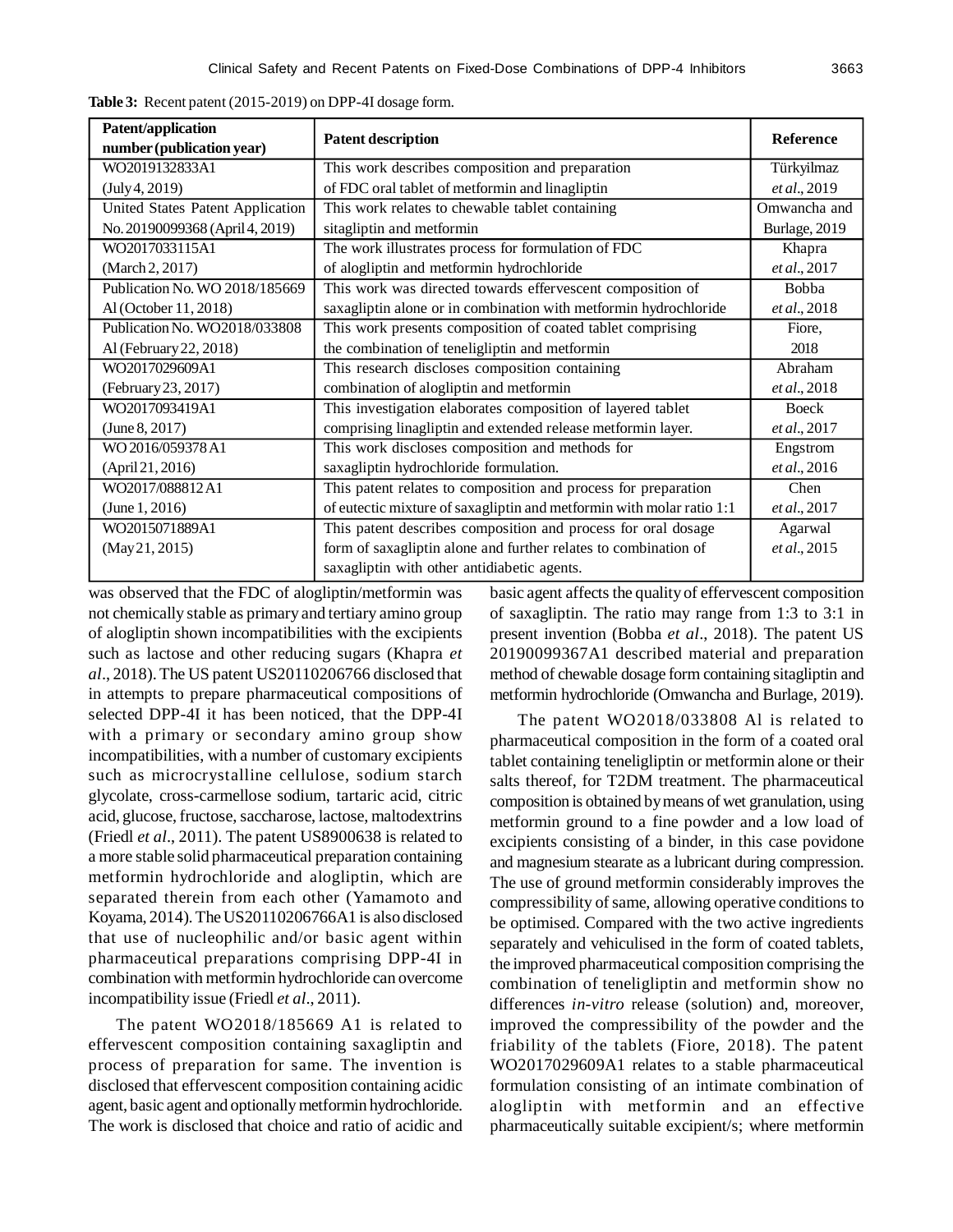is contained in almost 3.3 parts or greater by weight compared to 100 parts by weight of the overall weight of the alogliptin component. Invention also encompasses different development procedures (Abraham *et al*., 2018). The patent WO2017093419A1 is related to pharmaceutical compositions comprising a FDC of the three active pharmaceutical ingredients linagliptin, empagliflozin and metformin hydrochloride wherein metformin hydrochloride is in extended release form (metformin XR); procedures for its formulation and its application in the treatment of many of these disorders (Boeck *et al*., 2017).

# **Conclusion**

Clinical studies and DPP-4I patents demonstrated their safety and effectiveness in patients with T2DM without increasing cardiovascular risk. It was concluded, therefore, that the development of fixed-dose combinations of DPP-4I with other hypoglycaemic agents could be used effectively in diabetes control.

## **Acknowledgement**

The authors are thankful to Chitkara College of Pharmacy, Chitkara University, Punjab, India for providing facilities for compilation of this research work.

## **Conflict of Interest**

The authors report no conflicts of interest in this work.

#### **References**

- Abraham, J., S. Navale, P. Mukhopadhyay and M. Madny (2018). Pharmaceutical composition of alogliptin and metformin. WO2017029609A1.
- Agarwal, R., P.K. Gupta and R. Kochhar (2015). Oral compositions ofsaxagliptin. WO2015071889A1
- Ahn, C.H., K.A. Han, J.M. Yu, J.Y. Nam, K.J. Ahn and T.K. Oh (2017). Efficacy and safety of gemigliptin, a dipeptidyl peptidase-4 inhibitor, in patients with type 2 diabetes mellitus inadequately controlled with combination treatment of metformin and sulphonylurea: a 24-week, multicentre, randomized, double-blind, placebo-controlled study (TROICA study). *Diabetes, Obesity and Metabolism.*, **19(5):** 635-643.
- Ba, J., P. Han, G. Yuan, Z. Mo, C. Pan and F. Wu (2017). Randomized trial assessing the safety and efficacy of sitagliptin in Chinese patients with type 2 diabetes mellitus inadequately controlled on sulfonylurea alone or combined with metformin. *Journal of Diabetes.*, **9(7):** 667- 676.
- Bajaj, M., R. Gilman, S. Patel, R.J. Kempthorne, A.D. Lewis-D' and H.J. Woerle (2014). Linagliptin improved glycaemic control without weight gain or hypoglycaemia in patients with Type 2 diabetes inadequately controlled by a

combination of metformin and pioglitazone: a 24-week randomized double-blind study. *Diabetic Medicine.*, **31(12):** 1505-1514.

- Barnett, A. (2006). DPP-4 inhibitors and their potential role in the management of type 2 diabetes. *International Journal of Clinical Practice.*, **60(11):** 1454-1470.
- Bobba, S.V., B. Jadav and D. Shinde (2018). Effervescent composition comprising saxagliptin or salt there. Publication No. WO 2018/185669 Al.
- Boeck, G., K.J. Frank, V. Voleti and T. Williamson (2017). Pharmaceutical composition, methods for treating and usesthereof. WO2017093419A1.
- Cai, X., X. Gao, W. Yang, X. Han and L. Ji (2018). Efficacy and safety of initial combination therapy in treatment-naïve type 2 diabetes patients: a systematic review and metaanalysis. Diabetes Therapy: Research, *Treatment and Education of Diabetes and Related Disorders.*, **9(5):** 1995- 2014.
- Chen, M., Y. Zhang, C. Yang, Q. Liu and X. Zhang (2017). Composition and eutectic of saxagliptin and metformin and preparation method and use thereof. WO2017/088812 A1.
- Deacon, C.F. (2018). A review of dipeptidyl peptidase-4 inhibitors. Hot topics from randomized controlled trials. *Diabetes, Obesity and Metabolism.,* **20:** 34-46.
- Deacon, C.F. (2019). Physiology and pharmacology of DPP-4 in glucose homeostasis and the treatment of type 2 diabetes. *Frontiers in Endocrinology* (*Lausanne*)., **10:** 80.
- Deacon, C.F. and J.J. Holst (2013). Dipeptidyl peptidase-4 inhibitors for the treatment of type 2 diabetes: comparison, efficacy and safety. *Expert Opinion on Pharmacotherapy.*, **14(15):** 2047-2058.
- Del Prato, S., R. Camisasca, C. Wilson and P. Fleck (2014). Durability of the efficacy and safety of alogliptin compared with glipizide in type 2 diabetes mellitus: a 2 year study. *Diabetes, Obesity and Metabolism.*, **16(12):** 1239-1246.
- Elkind-Hirsch, K.E., M.S. Paterson, E.L. Seidemann and H.C. Gutowski (2017). Short-term therapy with combination dipeptidyl peptidase-4 inhibitor saxagliptin/metformin extended release (XR) is superior to saxagliptin or metformin XR monotherapy in prediabetic women with polycystic ovary syndrome: a single-blind, randomized, pilot study. *Fertility and Sterility.*, **107(1):** 253-260.
- Engstrom, J., S. Kiang, A. Narang, S. Varia, Z. Gao and J. Wang (2016). Particulate pharmaceutical compositions and dosage forms of saxagliptin and methods for making the same. WO 2016/059378 A1.
- Filozof, C. and J.F. Gautier (2010). A comparison of efficacyand safety of vildagliptin and gliclazide in combination with metformin in patients with Type-2 diabetes inadequately controlled with metformin alone: a 52-week, randomized study. *Diabetic Medicine.,* **27(3):** 318-326.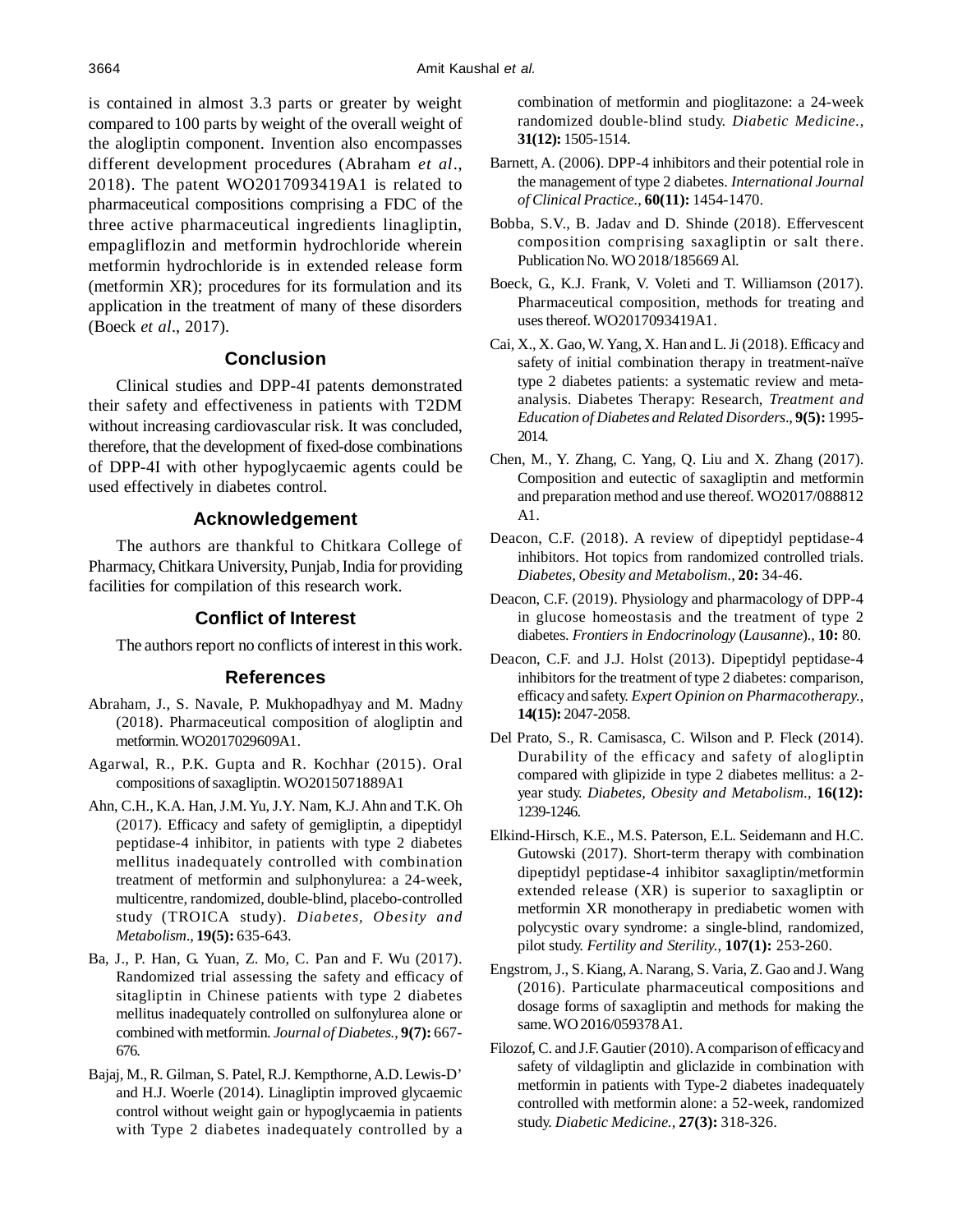- Fiore, E.A. (2018). Improved composition of teneligliptin and metformin and method for preparing same. Publication No. WO2018/033808 Al.
- Friedl, T., M. BraunKenji, E.H. Fujita, M. Maruyama and T. Nishioka (2011). DPP-IV inhibitor combined with a further antidiabetic agent, tablets comprising such formulations, their use and process for their preparation. US20110206766A1.
- Gallwitz, B. (2019). Clinical use of DPP-4 inhibitors, *Frontiers in Endocrinology.*, **10:** 389.
- Gallwitz, B., J. Rosenstock, T. Rauch, S. Bhattacharya, S. Patel and M. Eynatten (2012). 2-year efficacy and safety of linagliptin compared with glimepiride in patients with type 2 diabetes inadequately controlled on metformin: a randomised, double-blind, non-inferiority trial. *The Lancet.*, **380(9840):** 475-483.
- Ginter, E. and V. Simko (2013). Type 2 diabetes mellitus, pandemic in 21st century. In: Ahmad SI, editor. Diabetes: an old disease, a new insight. NewYork, NY: Springer New York; 42-50.
- Göke, B., B. Gallwitz, J.G. Eriksson, A. Hellqvist and N.I. Gause (2013). Saxagliptin vs. glipizide as add-on therapy in patients with type 2 diabetes mellitus inadequately controlled on metformin alone: long-term (52-week) extension of a 52-week randomised controlled trial. *International Journal of Clinical Practice.*, **67(4):** 307-316.
- Green,J.B., M.A. Bethel, P.W. Armstrong, J.B. Buse, S.S. Engel and J. Garg (2015). Effect of sitagliptin on cardiovascular outcome in type 2 diabetes. *New England Journal of Medicine.*, **373(3):** 232-242.
- Green, J.B., M.A. Bethel, S.K. Paul, A. Ring, K.D. Kaufman and D.R. Shapiro (2013). Rationale, design *and* organization of a randomized, controlled Trial Evaluating Cardiovascular Outcomes with Sitagliptin (TECOS) in patients with type 2 diabetes and established cardiovascular disease. *American Heart Journal.*, **166(6):** 983-989.
- Holst, J.J., M.B. Toft-Nielsen, C. Ørskov, M. Nauck and B. Willms (1996). On the Effects of Glucagon-Like Peptide-1 on Blood Glucose Regulation in Normal and Diabetic Subjects. *Annals of the New York Academy of Sciences.*, **805(1):** 729-736. https://www.accessdata.fda.gov/scripts/ cder/daf/. https://www.ema.europa.eu/en/medicines
- Khapra, P., H.V. Thakkar and S.C. Kar (2018). Stable pharmaceutical composition of alogliptin and metformin fixed dose combination. WO2017033115A1.
- Kim, M.K., E.J. Rhee, K.A. Han, A.C. Woo, M.K. Lee and B.J. Ku (2015). Efficacy and safety of teneligliptin, a dipeptidyl peptidase-4 inhibitor, combined with metformin in Korean patients with type 2 diabetes mellitus: a 16-week, randomized, double-blind, placebo-controlled phase III trial. *Diabetes, Obesity and Metabolism.*, **17(3):** 309-312.
- Kjems, L.L., J.J. Holst, A. Vølund and S. Madsbad (2003). The influence of GLP-1 on glucose- stimulated insulin secretion. *Diabetes.*, **52(2):** 380.
- Marín-Peñalver, J.J., I. Martín-Timón, C. Sevillano-Collantes and F.J.D. Cañizo-Gómez (2016). Update on the treatment of type 2 diabetes mellitus. *World Journal of Diabetes.*, **7(17):** 354-395.
- Marx, N., J. Rosenstock, S.E. Kahn, B. Zinman, J.J. Kastelein and J.M. Lachin (2015). Design and baseline characteristics of the CAR diovascular Outcome Trial of LINAgliptin versus glimepiride in type 2 diabetes (CAROLINA®). *Diabetes and Vascular Disease Research.*, **12(3):** 164-174.
- Matthaei, S., N. Aggarwal, H.P. Garcia, N. Iqbal, H. Chen and E. Johnsson (2016). One-year efficacy and safety of saxagliptin add-on in patients receiving dapagliflozin and metformin. *Diabetes, Obesity and Metabolism.,* **18(11):** 1128-1133.
- Mentlein, R. (2009). Mechanisms underlying the rapid degradation and elimination of the incretin hormones GLP-1 and GIP, *Best Practice & Research Clinical Endocrinology & Metabolism.*, **23(4):** 443-452.
- Mosenzon, O., I. Raz, B.M. Scirica, B. Hirshberg, C.I. Stahre and P.G. Steg (2013). Baseline characteristics of the patient population in the saxagliptin assessment of vascular outcomes recorded in patients with diabetes mellitus (SAVOR)-TIMI 53 trial. *Diabetes/Metabolism Research and Reviews.*, **29(5):** 417-426.
- Omwancha, W.S. and R. Burlage (2019). Chewable dosage forms containing sitagliptin and metformin. United States Patent Application No. 20190099368.
- Park, S-I., H. Lee, J. Oh, K.S. Lim, I-J. Jang, J-A. Kim, J.K. Jung and K-S. Yu (2015). A Fixed-dose combination tablet of gemigliptin and metformin sustained release has comparable pharmacodynamic, pharmacokinetic *and* tolerability profiles to separate tablets in healthy subjects. *Drug Design Development and Therapy.*, **9:** 729-736.
- Rosenstock, J., S.E. Kahn, O.E. Johansen, B. Zinman, M.A. Espeland and H.J. Woerle (2019). Effect of linagliptin vs glimepiride on major adverse cardiovascular outcomes in patients with type 2 diabetes: *The CAROLINA randomized clinical trial, JAMA.*, **322(12):** 1155-1166.
- Rosenstock, J., V. Perkovic, O.E. Johansen, M.E. Cooper, S.E. Kahn and N. Marx (2019). Effect of linagliptin *vs* placebo on major cardiovascular events in adults with type 2 diabetes and high cardiovascular and renal risk: *The CARMELINA randomized clinical trial. JAMA.*, **321(1):** 69-79.
- Ross, S.A., A.E. Caballero, S. DelPrato, B. Gallwitz, A.D. Lewis and Z. Bailes (2016). Linagliptin plus metformin in patients with newly diagnosed type 2 diabetes and marked hyperglycemia. *Postgraduate Medicine.*, **128(8):** 747-754.
- Scheen, A.J. (2018). The safety of gliptins: updated data in 2018. *Expert Opinion on Drug Safety.*, **17(4):** 387-405.
- Schirra, J., U. Wank, R. Arnold, B. Göke and M. Katschinski (2002). Effects of glucagon-like peptide-1(7-36) amide on motility and sensation of the proximal stomach in humans. *Gut.*, **50(3):** 341.